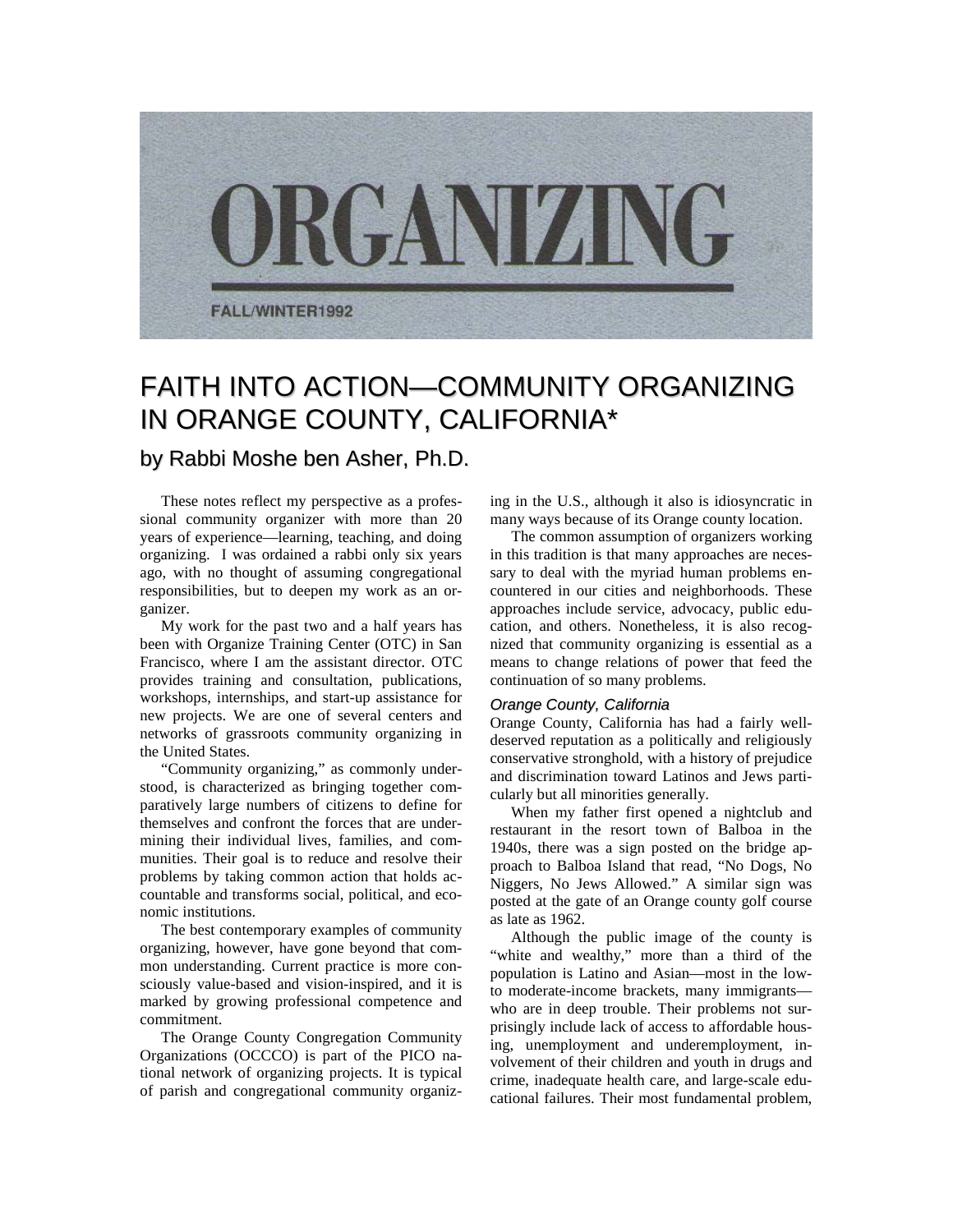however, is their powerlessness in the politicaleconomy of the area. Ironically, many of these people are the unseen service workers at the county's famous tourist attractions, Disneyland and Knott's Berry Farm.

Conservative and reactionary whites dominate the County government and the councils of the major cities. Minority representatives are scarce in most of the municipal governments.

#### *Bringing Faith to Life in Action*

On a summer evening in 1989, 1200 people from more than a dozen religious congregations came together and filled the auditorium of Servite High School. They represented Catholic, Protestant, and Jewish faith communities. They were racially and ethnically diverse, and they reflected a broad socioeconomic spectrum.

The members of these dissimilar faith communities were brought together by a common concern about drugs.

On the stage were the mayors of the county's two largest cities, Anaheim and Santa Ana, plus a half-dozen leaders representing the federation of congregations.

The federation leadership on the stage that night was racially and ethnically diverse and included men and women. If you had asked them 18 months earlier, "Do you imagine that you will ever come face to face with the elected leaders of your city, making demands for more than a thousand people?" every one of the federation leaders would have been incredulous at the suggestion. It was a totally new experience for them, yet they knew what they were doing; they weren't being led: they were leading.

Scores of members and leaders of the federation, working in teams of six to 60, had earlier completed more than three dozen "research actions" over several months. They had conducted indepth interviews with public and private officials to make themselves knowledgeable about the "drug problem" and potential solutions.

Although within OCCCO the common perception at the outset of the research was that more police were needed to arrest drug dealers, at the conclusion of their research actions a consensus emerged on the necessity to attack "the problem" on several fronts. They identified issues related to criminal justice, prevention, and treatment.

The meeting of 1200 ran on time and according to a printed agenda:

- Opening Reflection (led by a local pastor)
- Reports on Findings of Research Actions
- Testimony Regarding Drug Problems
- Brief Responsive Statements from Mayors
- Questions to Mayors from Leadership Panel
- Requests for Commitments from Mayors

The immediate outcome of this meeting was a commitment by the two mayors to implement the State drug abatement law, which allows local city attorneys to bring civil actions against owners and landlords of rental properties who notoriously rent to drug dealers.

#### *Faith-Based Relationships of Mutual Respect*

The more important outcome was the beginning of a relationship of mutual respect between the leadership of the OCCCO federation and the top officials of the county's principal local governments.

What was it that the OCCCO people wanted? Of course they wanted to get specific commitments on drug-related issues. But maybe more important, they wanted to develop a particular kind of relationship with the public decision-makers. They wanted relationships of mutual respect that would enable them to deal effectively on many problems. For them, being respected requires that when they tell an official they have a problem, the official is listening in earnest; when they ask the official what's going to be done about the problem, a substantive solution is proposed to them; when they have a proposal to make to an official, it's taken seriously and becomes the basis for good-faith negotiations. That's their idea of respect—reflecting the values and visions of their faith communities

Our understanding about how to get that respect is simple, although not always quick or easy. It's based on three things. First, people in power respect power. We don't have much money; our power is based on numbers. When we want to influence a public official, we turn out with large numbers of people—for a neighborhood action, at least 150, although 200 or 300 is much better; for a citywide action, at least 1000—but not yelling and screaming, not disrespectful or rude.

The second thing is that we're respected if we're disciplined. That doesn't mean we behave ourselves; we do that as a matter of maturity and common courtesy. By discipline we mean doing our homework, careful research and reflection, holding ourselves accountable for thorough planning and preparation. When we talk with a decision-maker we make it our business to know more than the official does about the problem at hand. Sometimes we catch them short and they're embarrassed, but they respect us for our knowledge. When we say a public meeting will start and end at certain times and that there's a set agenda, that's what happens—and we're respected for it. A week before the meeting, two or three leaders deliver the agenda and any questions the decision-maker may be asked. We don't blind-side people. They respect that discipline; they respond to it.

The third thing that earns the respect of decision-makers is that we compel them to listen to the pain of the problem. We understand that they have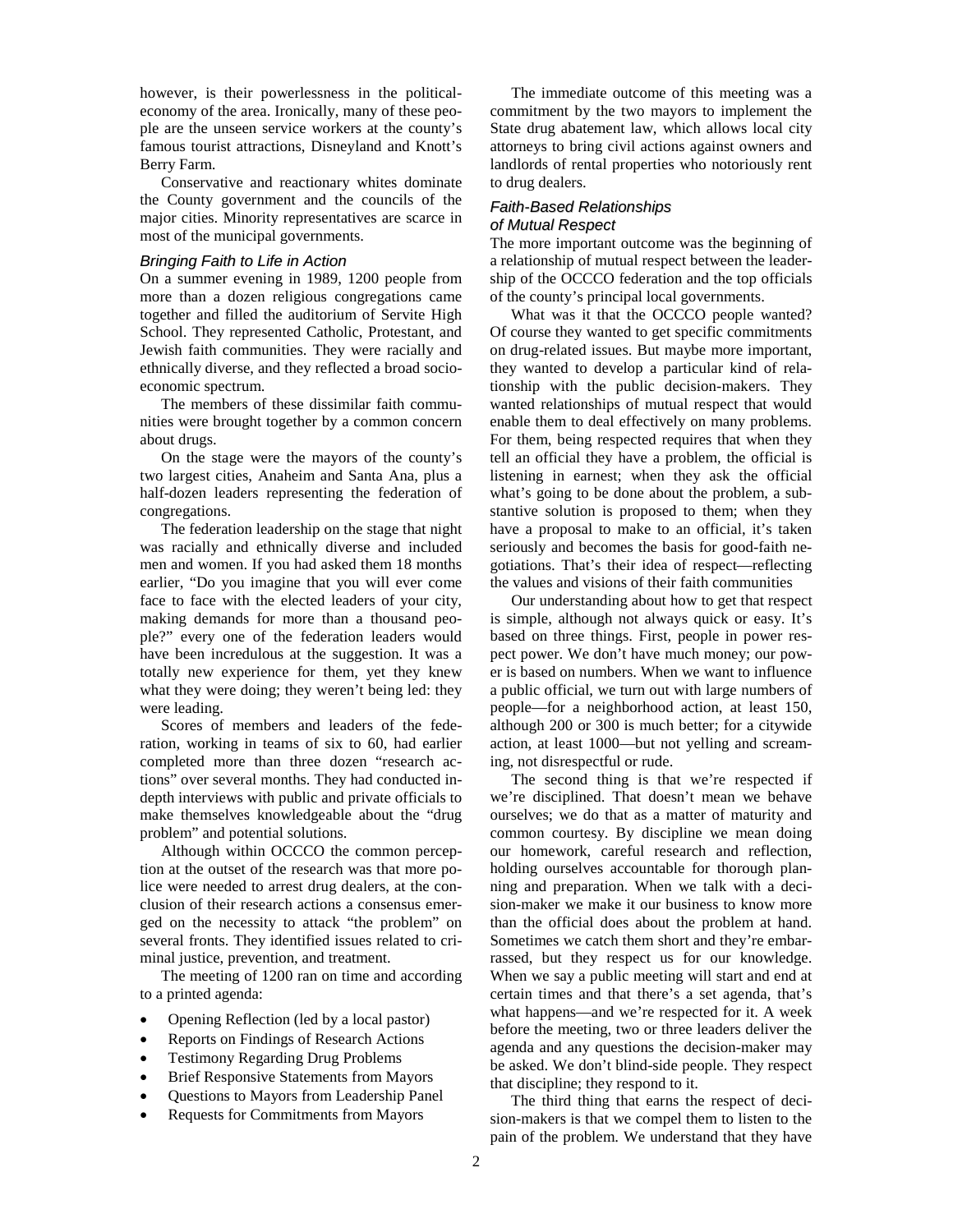decisions to make about priorities, how money is to be spent to resolve problems for people. We don't think such decisions can make any sense unless they're based on real understanding of the human pain of these problems. If the decision-maker knows the problem only from reading reports or listening to bureaucrats, there's no real understanding. In public meetings with decision-makers, members of the organization are prepared to go to the microphone and give testimony. They are people who have first-hand experience with the problem. They're given very simple directions: talk for no more than three minutes, relate the facts as you personally know them, reveal any emotion that you feel genuinely—grief, anger, frustration, whatever, and do not attack the official personally. We compel officials to listen to the real pain of these problems. When one member gave testimony in the meeting with the mayors of Anaheim and Santa Ana, she talked about her brother who died a drug addict in the county jail. Probably more than half the people in that auditorium had tears in their eyes—and the two mayors obviously were moved. We have learned that the most cynical, indifferent, hard-bitten officials respond to human pain when it's communicated without subjecting them to personal attack.

Those three things—turning out large numbers of people, discipline in research and planning, and constructively sharing the pain of the problem earn the respect and response of decision-makers.

Several months after the action at Servite, this interfaith federation turned out 2500 members for a meeting with the head of the county government.

Most exciting and, in some ways, most difficult to describe about these actions and the planning meetings that preceded them, is the palpable sense of wonder so widely felt and shared by most of those who were involved. Beginning with the three or four planning meetings that drew an average of 125 participants, repeatedly one heard expressions of excitement and enthusiasm that so many diverse people of God, from very different faith traditions, were acting together on their common concerns.

The OCCCO experience involved elected city and county officials, but the same general principles and practices apply to public bureaucrats, corporate executives, and administrators of nonprofit organizations.

#### *Sponsor Committee & Project Formation*

What were the sources of the commitment and competence of the 1200 who brought their faith to life in action that evening at Servite High School?

It began four years earlier with the formation of a "sponsor committee," comprised of clergy, denominational officials, and other community leaders.

They could see forces in the larger urban area (in the major cities of the county) that were destroying the lives of individuals, families, and whole neighborhoods. They accepted that the only authentic hope of dealing with these forces was the combined actions of many people of faith, acting together in an interfaith effort based on their common values and interests.

They recognized their need for outside consultation and training if they were to succeed in such an effort. They approached PICO which, among its other services, furnishes skilled organizers for such federations.

The sponsor committee's vision for the project had three critical components:

- The internal dimensions of the faith community and the external world of congregants and parishioners' daily lives had to become linked in an active reciprocity: the internal dimensions worship, liturgy, ritual, theology, fellowship, etc.—had to become the guiding forces for action in the external world; and a significant portion of time and energy invested by individuals in the external world had to be redirected to vitalize the internal life of the faith community.
- The integration of internal and external worlds would be founded on initiating new and deepening old relationships among members of the faith communities.
- The central purpose of relationship-building was to surface deepest values and self-interests (i.e., concerns that begin with the self but are related to the concerns of others) and to build a community that could effectively promote those values and self-interests in the larger world in a way that would change practically the destructive conditions and forces.

The process begins with relationship-building, seeks to surface values, and leads to authentic community, that is, the ability to survive and thrive in the world by promoting effectively the shared values and interests of the group. In short, community only exists where and when it survives and succeeds. If a congregation's members aren't engaged in mutual support to address the destructive forces in the larger urban area, that congregation hardly deserves to be called a "community"; the congregation, corporately, and its members, individually, aren't likely to thrive. If surviving and succeeding are the tests, individual redemption isn't sufficient, although it's certainly necessary. We also need faith-driven, organized power.

The sponsor committee's analysis had several basic building blocks. They recognized that unmet challenges in urban life generally and the congregation in particular reflect a failure on the part of congregants to develop relationships that encourage sharing of deeply-felt concerns and hopes, and a parallel failure by people of faith to be respon-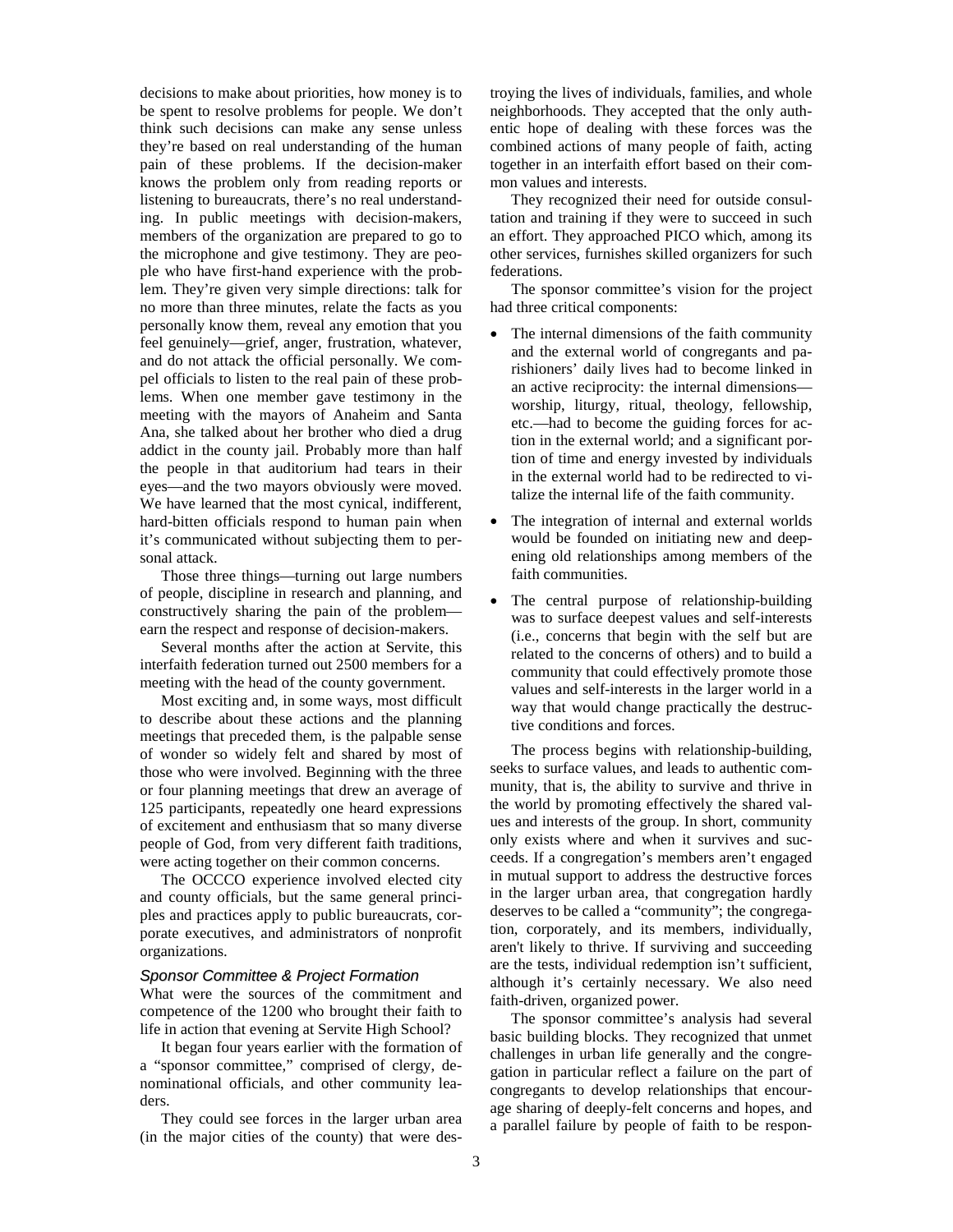sible for their calling as children of God—to act on their visions. In effect, large numbers have learned to no longer think about, talk about, or act on their deepest concerns and hopes, which are the underpinnings of vision. Conversations about deepest concerns and hopes are no longer typical in relationships among the overwhelming majority of parishioners and congregants, whether Protestant, Catholic, or Jewish.

Within faith communities, the typical experience is that large numbers are not meeting regularly to talk about the forces that are destroying their families, and how they can act effectively in the larger world to promote their values and selfinterests in a way that counters those forces. Most parishes and congregations are not clearly and consistently communicating their deepest values and visions for bringing faith to life in action, to uplift people in practical ways.

Given these circumstances, the sponsor committee analysis was that it's not reasonable to expect growth in faith communities and strengthening of their capacity to deal with crises of social life. The predictable result is decline and deterioration in both institutions of faith and secular society.

#### *Methodology & Clergy Participation*

The sponsor committee's vision and analysis work well with a methodology that is *not* issue-driven. Instead, the organizing method is driven by relationship-building, surfacing deepest values and common interests, and creating authentic community—again, the capacity to promote effectively those values and interests in the larger world.

But why initially do individual clergy lead their congregations and parishes into such community organizing projects? It's clear that rarely do they invest their valuable personal and institutional resources or take the associated risks because of a concern about or commitment to the "big issues," those we normally associate with prophetic values of peace and justice.

The motives of clergy to participate are much closer to home. The majority of them are facing extraordinary workload and an endless variety of seemingly intractable problems. These demands are often coupled with deep disappointments in their hopes and plans for building community that will powerfully bring the faith into the world, and a professional isolation that leaves them alone and unsupported in the burdens they carry.

In my visits with clergy their main problems are often revealed in their list of reasons why they and their members can't get involved in community organizing. These objections encompass a remarkable range—including: "it won't work here because of our internal divisions," whether here is a rural area, suburbia, or particular religious denomination; we're broke and can't pay for your services; our congregation is split on social issues and

would never agree to this type of activity; we only have a half-dozen real leaders now and this would divert them from critical responsibilities to the congregation; and so on.

As we explore their concerns it becomes clear that these problems are real. There are deep divisions within the faith communities—in one case it was an historic antagonism between Anglos and Latinos; there are devastating financial problems a 5,000-member church forced to operate with a half-time secretary; there are liberal and conservative divisions on so-called big issues, sometimes completely undermining unified action on problems closer to home—a 4,000-member parish unable to convince the city to install a traffic signal, notwithstanding two deaths and innumerable injuries of parish school students; and most important of all, everywhere there is a dearth of leaders clergy are commonly attending if not running scores of lay organizational meetings, sometimes more than 20 a week; they are frequently relying almost entirely on their own energy, whether in the pulpit or elsewhere, to raise the budget; and they often become the isolated and exhausted prophetic voice in local political arenas.

Clergy come to see that this brand of community organizing is primarily a process of congregational development. This happens through my conversations with them and their associates, their participation in workshops, and their talk with colleagues elsewhere who are already participating in such projects. It becomes apparent to them that their own self-interests, both institutional and personal, can be addressed effectively by the process.

The process begins, then, when an organizer develops a collegial relationship with a pastor, priest, or rabbi, and comes to understand that person's biography, ministry or rabbinate, personal and institutional self-interests, and leadership style. From there the organizer meets with the other staff and leaders of the parish or congregation, and then visits between 25 to 100 members, typically for 45 minutes each. In these visits the organizer asks about deepest concerns, listens carefully, and relates stories of other faith communities that have effectively brought their faith to life in action.

These meetings have three critical outcomes: The organizer learns about the individual member's concerns and hopes. A relationship of trust begins to develop. And, most importantly, the member who is visited becomes much more conscious of his or her deepest values. The organizer typically concludes the visit by extending an invitation for a first workshop in what will be a series of two or three.

#### *Workshops*

In a first workshop, a variety of people in the congregation, fully representing its diversity, discovers that they share the same concerns and hopes for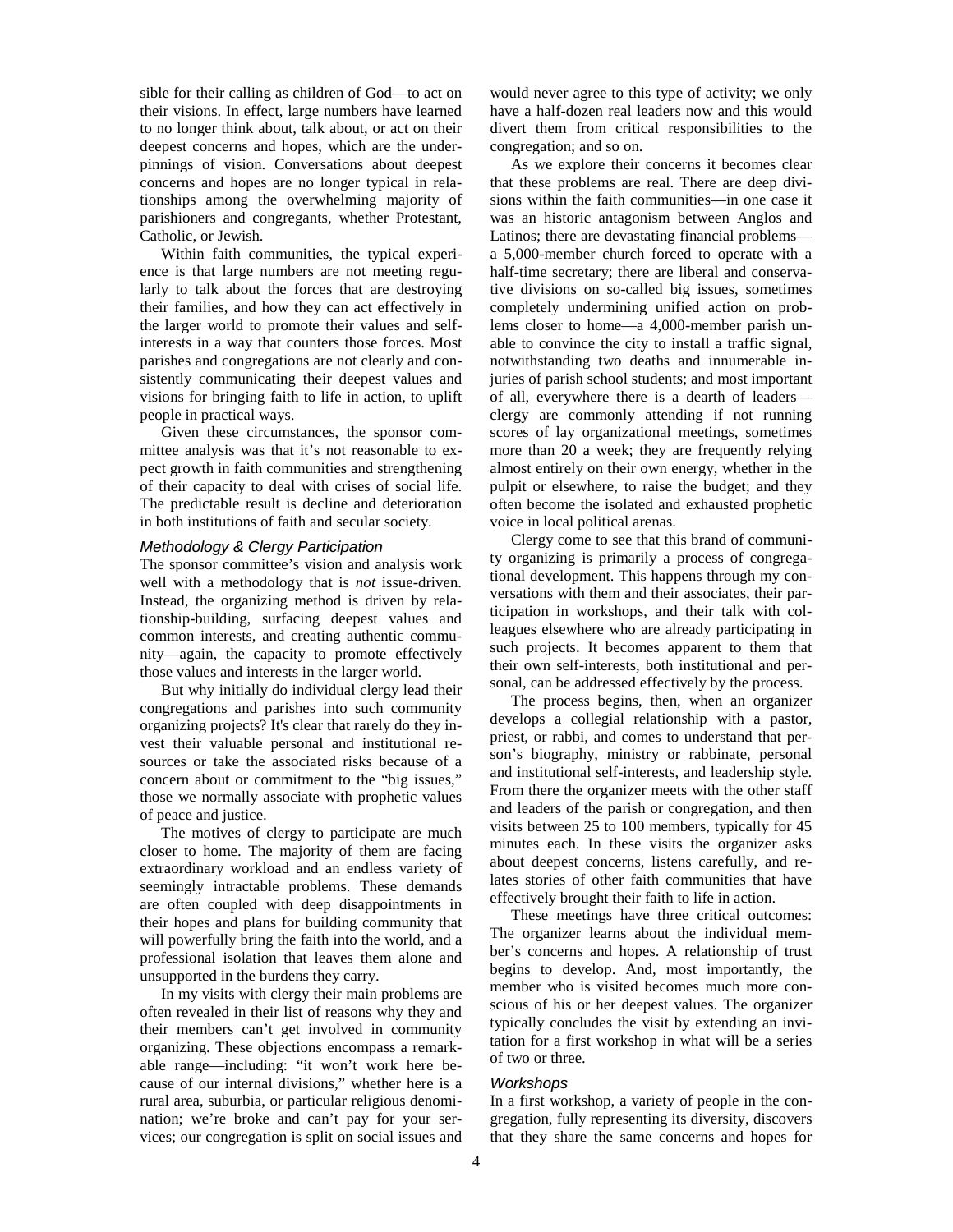community life, such as safe and secure neighborhoods, decent schools, affordable housing, a healthy environment, opportunities for all people, jobs with decent income, etc. They come to see that they have similar beliefs about the characteristics of healthy relationships, specifically that they involve honesty, mutual respect, caring, sharing, challenging, and the like.

They become aware of the character of relationships within their congregation, discovering that many lack essential qualities. They learn that there is a critical link between the presence or absence of healthy relationships and the quality of family and community life. Since concerns and hopes for family and community life typically are not shared, the congregation fails to challenge and support faithbased action that addresses the concerns and hopes.

They come to see that the bridge connecting the real and ideal worlds is a faith community that nurtures healthy relationships and that acts on the deepest concerns and hopes of its members and their neighbors. The organization of the faith community, in turn, joins with others to develop a federation that can effectively promote their shared values and interests in the larger urban area. The bridge linking the real and ideal worlds is anchored by an organizing committee within the faith community. It allows them to struggle together from where they are to where they want to be. It's both the struggle and the results that are important. The parish or congregation, then, is the action vehicle for the expression and resolution of the concerns and hopes that are shared in relationships.

The linchpin of a second workshop is a series of three analytic questions, by which every individual can show through his or her experience the connection between so-called community concerns, which are "out there," and family troubles, which are "in here." Here are the questions and some typical answers:

• How is your concern (traffic, drug-dealing, poor schools, etc.), which is manifested as a particular problem, accommodated as a practical matter by you?

"I don't allow the children to play in the park anymore because of the drug dealers."

What pressure(s) does the practical accommodation create in the life of your family?

"The children—all five of them—now have to play in our small apartment after school, and they're always yelling and screaming and breaking things."

• What "sickness" is emerging in your family in response to the pressure(s)?

"I can't stand the children's noise, so lately I've been yelling at them and hitting them when I lose my temper."

Through their own analyses they discover links between their practical means of accommodating larger "community" problems, the pressures created within their families as a consequence of those means, and the destructive results of those pressures for individual family members and relationships between them.

It becomes apparent in the course of the workshop that the congregation (actually the staff), as one of the principal institutions to which the families turn for assistance, is overwhelmed. The staff typically is overloaded by day-to-day responsibilities and almost entirely unable to resolve these family and community concerns.

Through their sharing and analysis, workshop participants conclude that "the congregation" must not be thought of as the staff but the whole faith community—and that hasn't happened largely because of a failure of relationships within the parish or congregation.

Most workshop participants come to see that to change the quality of relationships within the congregation and to lay the foundation for bringing faith into action in the world, it's necessary for many congregants to talk one-to-one about their deepest concerns and hopes. This is the route to begin resolving community problems that undermine families. To make that happen effectively, an organizing committee must be formed within the parish or congregation.

In a third workshop, role-play demonstrations are used to establish the basics of a successful oneto-one visit:

- An effective "credential," both in the initial phone contact and at the outset of the one-toone visit;
- Not thinking of the visit as an information-gathering mission but initiating a relationship, which typically begins by making personal contact;
- Asking one or two questions about concerns and hopes, and then listening carefully—not interrupting, giving advice, arguing, or making judgments, talking only when necessary to get the conversation focused on specifics or to follow-up on important points; and
- Based on careful evaluation of the person being visited, extending an invitation, if appropriate, for that person to participate in some aspect of the congregational community organization's life, whether the planning committee, the organizing committee, an upcoming research activity, or an action.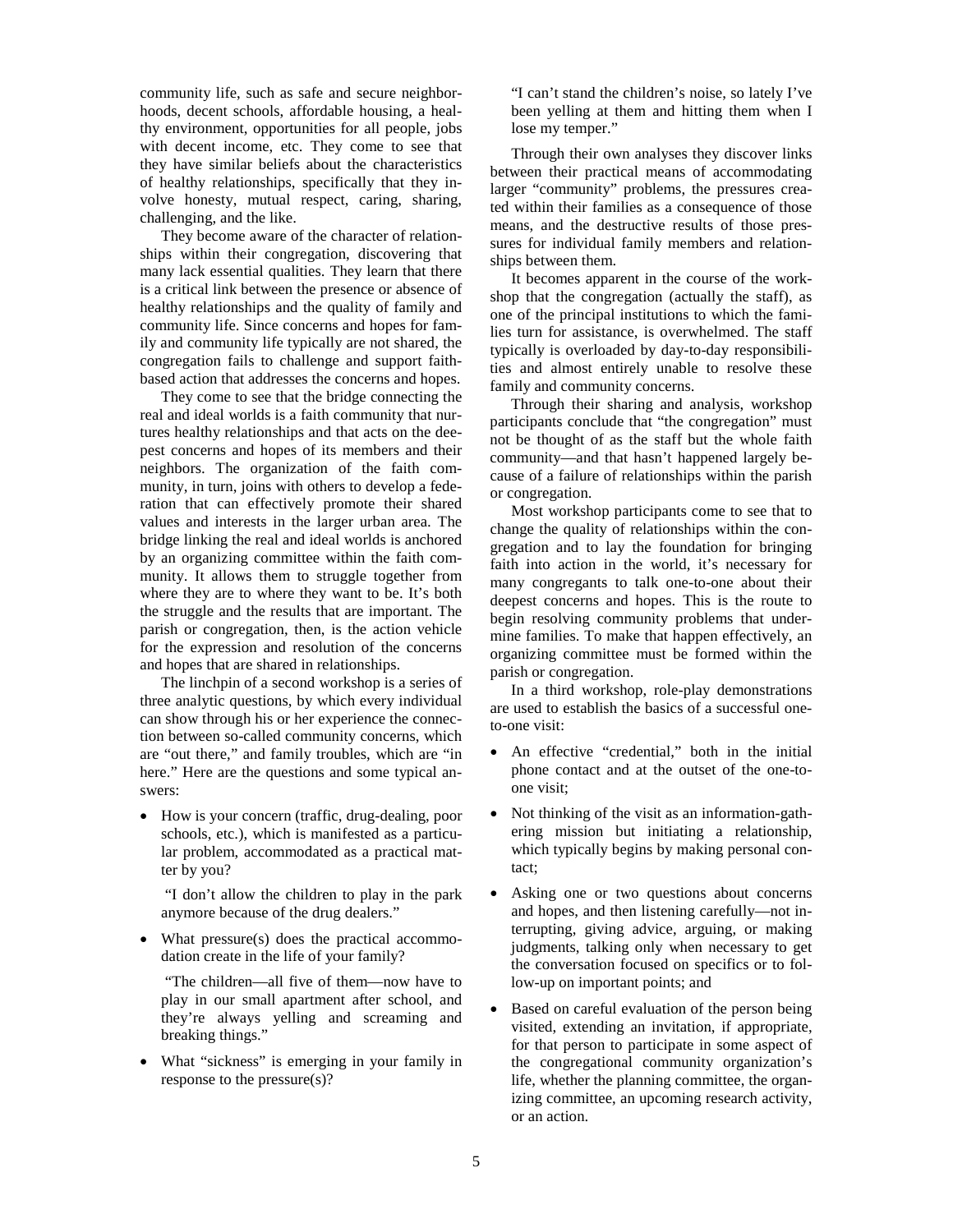The idea is raised and accepted that, to ensure sufficient one-to-one visits are done, leading to action that changes conditions in the community, it's essential that workshop participants vote to form an organizing committee and that each person make an explicit voluntary commitment to do a specific number of one-to-ones in a set period of time.

By the end of the workshop it's understood that everyone will be held accountable for their commitments, beginning at the first regular meeting of the organizing committee, which should take place in about three weeks.

While there are always variations in the approach according to the culture and structure of the congregation, the basic methodology remains constant.

### *Congregational & Parish Community Organizations*

The new organization operates on three levels: eight to 12 main leaders, who are part of a planning committee; 20 to 40 members who usually meet once a month for accountability and decision-making; and 150 to 750 parishioners or congregants depending on the size of the parish or congregation—in action on specific issues.

In the formation stage of the parish or congregational organizing committee, individuals in the decision-making group visit 100 to 400 members of the faith community. When a consensus begins to emerge on a broad concern, say "youth," more specific problems are identified for research and, in time, research actions are undertaken to define issues.

In Orange County, for example, research revealed that there was not one publicly funded bed for adolescent drug detoxification in the entire county. The research actions uncovered that most of the preventive education in the public schools was at the fifth-grade level, focused on drug use, and administered by police agencies. All education experts, however, recommended that it begin in kindergarten and not focus on drugs but self-destructive behavior and attitudes. It was also learned through research that the County government had not designated a court to deal exclusively with drug cases, as other counties had done, so that judges were ignorant of significant issues and their sentencing policies were inconsistent.

When a specific issue is identified, the parish or congregation community organization begins its action life by identifying the officials responsible for resolving the problem(s). Their goal is to hold the public or private institutional decision-maker accountable. This comes more easily and naturally when the organization's members have learned to hold themselves accountable. Although other approaches to the problem, such as service, self-help, and mutual aid may be useful, at the outset the preferred approach is to focus on strategies that hold larger institutions accountable. This is essential because such strategies are most neglected, least understood, and most feared; and because refining power is the key to making changes in public or corporate policies and practices that affect longterm problems.

#### *Strengths & Weaknesses*

This type of organization incorporates a new vision of leadership in faith communities. It's not leadership that focuses mainly on running the institution and its programs, although it achieves that end as a byproduct. Instead, it treats leadership as transformative relationship-building, with leaders modeling how the internal dimensions of the faith community can be brought to life in the world of urban crises. It leads to a broad corps of leaders with a breadth of skill and knowledge that allows them to develop and direct a complex and powerful organization through which they can effectively promote the values and self-interests of their community.

This is implicitly a view of "preaching" that runs counter to common conventions. It makes no attempt to overtly "sell" those parts of the faith community that are most highly valued. Instead, it begins by seeking to develop and deepen relationships, initially by asking about deepest concerns and hopes, and then listening without judgments, arguments, or advice. It doesn't respond to concerns and hopes by trying to satisfy them through offers of service, advocacy, education, therapy, or personal redemption. Instead, it challenges and supports a process in which the members of the faith community, often those who have been disaffected or alienated, and others in the surrounding neighborhood, from whom the faith community may be isolated, begin to act together as a new, broad-based leadership that vitalizes the parish or congregation—again, bringing the faith to life in effective action in the world.

What are the weaknesses of this process? It relies on mature, educated, sophisticated, and highlyskilled organizers, who are in critically short supply. The process has had only fair success in eliciting the participation of evangelical churches (except those in the African-American community) and upper-middle-income congregations. In few places has the experience of putting faith into action been adequately reflected upon and fed back to influence fundamentally the internal life of the faith community (beyond the experience of the actual participants)—for example, leading to a substantive change in the religious education curriculum or regular worship service.

The process works best when it recognizes and responds to the heavy workload of congregational staff and leaders, when it thoughtfully links the faith life and day-to-day self-interests of the congregation, and when the congregation's long-range